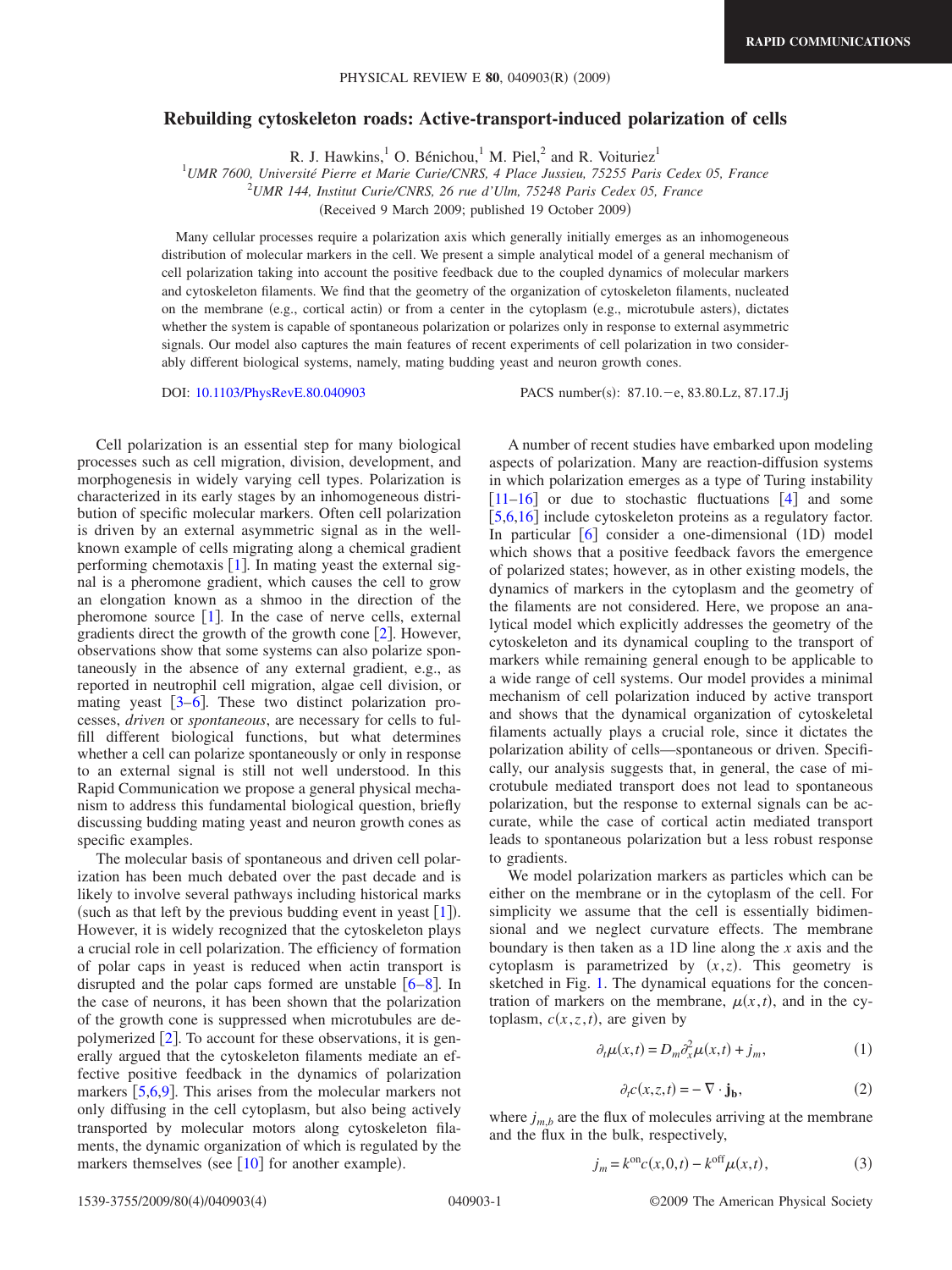

FIG. 1. (Color online) Model geometry. Filaments nucleated at the (a) cell center and (b) membrane. Arrows indicate the velocity of directed transport. Concentration of molecular markers  $\mu$  on the membrane and *c* in the bulk.

$$
\mathbf{j_b} = -D_b \nabla c(x, z, t) + \mathbf{v}c(x, z, t),\tag{4}
$$

 $D_{m,b}$  are the diffusion constants in the membrane and the bulk of the cell, respectively, and *k*on,off are the rates of attachment and detachment to the membrane. In the bulk we assume that the rate of molecules switching between filament bound and free is high such that the flux of particles in the cell bulk,  $\mathbf{j}_b$ , is effectively directed diffusion where **v** is the velocity of directed transport of markers along cytoskeleton filaments  $\left[17,18\right]$  $\left[17,18\right]$  $\left[17,18\right]$  $\left[17,18\right]$ .

The directed transport **v**, which drives the system out of equilibrium, depends on the geometry of filaments, which we assume to be determined by the concentration of markers on the membrane  $\mu(x, t)$ . This makes the term involving **v** in Eq. ([2](#page-0-0)) a nonlinear coupling term. We consider two types of idealized geometries for active transport motivated by the two general biological classes of (a) microtubule cytoskeleton and (b) cortical actin systems.

(a) Filaments that grow from a nucleating center in the cytoplasm toward the membrane can be taken in a first approximation to be perpendicular to the membrane as sketched in Fig.  $1(a)$  $1(a)$ . Assuming a "search and capture model" [[19](#page-3-13)], their orientation is regulated by the polarity markers due to preferential stabilization and growth in regions of high marker concentration. With this geometry, in our model, the velocity of directed transport can be written simply as  $\mathbf{v} = -\alpha \mu(x, t) \mathbf{u}_z$ , where  $\alpha$  is a parameter for the strength of coupling. In general microtubules are found with such geometry, e.g., in neuron growth cones, for which observations suggest that the polarity markers, gammaaminobutyric acid (GABA) receptors, are associated with and regulate the growing microtubule ends  $[2,20]$  $[2,20]$  $[2,20]$  $[2,20]$ .

(b) Filaments that are polymerized from nucleators localized at the membrane can be approximated by a superposition of asters centered on the membrane as sketched in Fig. [1](#page-1-0)(b). We model this as a field at position  $\mathbf{r} = (x, z)$  proportional to the filament concentration, which decreases with distance from the nucleation point  $\mathbf{r}'=(x',z')$  on the membrane such that

$$
\mathbf{v} = -\alpha \int_{-L/2}^{L/2} \frac{\mathbf{r} - \mathbf{r}'}{|\mathbf{r} - \mathbf{r}'|^2} \mu(x', t) dx', \qquad (5)
$$

<span id="page-1-1"></span>where  $\alpha$  is the coupling parameter and *L* is the cell perimeter. Note that we expect that other decaying functions of **r**−**r**

## <span id="page-1-0"></span>HAWKINS *et al.* PHYSICAL REVIEW E **80**, 040903R- 2009-

would not qualitatively change the results. This geometry mimics the organization of cortical actin (see also  $[21]$  $[21]$  $[21]$ ), for instance, in budding yeast  $\lceil 6,22 \rceil$  $\lceil 6,22 \rceil$  $\lceil 6,22 \rceil$  $\lceil 6,22 \rceil$  in which molecular markers (e.g., Cdc42, Spa2, and septins) are transported along the filaments toward the membrane by myosin *V* molecular motors. When active, these molecules in turn induce actin nucleation at the membrane thereby creating a positive feedback.

Finally, the above equations are completed by the condition for the conservation of total number of polarity markers:  $M = \int_{-L/2}^{L/2} dx \mu(x, t) + \int_{-L/2}^{L/2} dx \int_{0}^{\infty} dz c(x, z, t)$ . Note that we can assume that the system is not bounded in the *z* direction since we will only consider concentration profiles exponentially decaying with *z*.

*(a) Spontaneous polarization.* To determine whether spontaneous polarization occurs in such systems we perform a linear stability analysis of Eqs.  $(1)$  $(1)$  $(1)$  and  $(2)$  $(2)$  $(2)$  around the homogeneous out of equilibrium steady-state solution which reads  $\mu^0 = (k^{\text{on}}/k^{\text{off}})c^0(0), c^0(z) = c^0(0)e^{-\lambda z}$ . Here,  $\lambda = \alpha \mu^0/D_b$  for case (a) and  $\lambda = \alpha \mu^0 \pi / D_b$  for case (b). The conservation of markers fixes the value of  $c^0(0)$  in terms of *M*. We perturb the system in the infinite size *L* limit about the homogeneous steady state such that  $\mu(x,t) = \mu^0 + \mu_k e^{ikx+st}$ ,  $c(x, z, t) = c^0(z)$  $+c_k(z)e^{ikx+st}$ , and obtain to linear order from Eq. ([1](#page-0-1)),

$$
\mu_k = \frac{k^{\text{on}} c_k(0)}{s + D_m k^2 + k^{\text{off}}}.
$$
\n(6)

In case (a) of a schematic microtubule system where **v**  $=-\alpha\mu(x,t)\mathbf{u}_z$ , Eq. ([2](#page-0-0)) is solved by  $c_k(z)=Ae^{-\lambda z}+[c_k(0)]$  $-A$ ]*e<sup>−* $\rho z$ *</sup>* with  $\rho = \frac{\lambda}{2} \pm \frac{1}{2} (\lambda^2 + 4k^2 + 4s/D_b)^{1/2}$  and where *A* is determined by the conservation of flux at the membrane  $(j_m + j_b \cdot u_z)|_{z=0} = 0$ . Substituting this into Eq. ([2](#page-0-0)) leads to the dispersion relation for  $s(k)$ ,

$$
(s + D_b k^2) \left[ k^{\text{off}} (2\lambda - \rho) + (s + D_m k^2) \left( \lambda - \rho - \frac{k^{\text{on}}}{D_b} \right) \right]
$$
  
+  $\lambda^2 D_b k^{\text{off}} (\lambda - \rho) = 0.$  (7)

In the limits of both small and large *k* this gives the same solution  $s = -Dk^2$ , where  $D = \min(D_b, D_m)$ . These limiting negative solutions suggest that the real part of  $s(k)$  is always negative, which can indeed be checked by a numerical search of the parameter space. This shows that the homogeneous state is linearly stable and there is no spontaneous polarization. This actually compares well to experiments in neuron growth cones  $[2]$  $[2]$  $[2]$ . When the gradient was removed, the distribution of receptors returned to a symmetric distribution indicating the stability of the homogeneous state and the lack of spontaneous polarization, as expected from our results.

We now consider case (b) of a schematic cortical actin system modeled by Eq.  $(5)$  $(5)$  $(5)$ . In this case Eq.  $(2)$  $(2)$  $(2)$  is solved by  $c_k(z) = Be^{-(\lambda + k)z} + [c_k(0) - B]e^{-pz}$ , where *B* is determined by the conservation of flux at the membrane and the dispersion relation finally reads

<span id="page-1-2"></span>
$$
(s - \lambda D_b k) \left[ k^{\text{off}} (2\lambda - \rho) + (s + D_m k^2) \left( \lambda - \rho - \frac{k^{\text{on}}}{D_b} \right) \right]
$$
  
+  $\lambda^2 D_b k^{\text{off}} (\lambda + k - \rho) = 0.$  (8)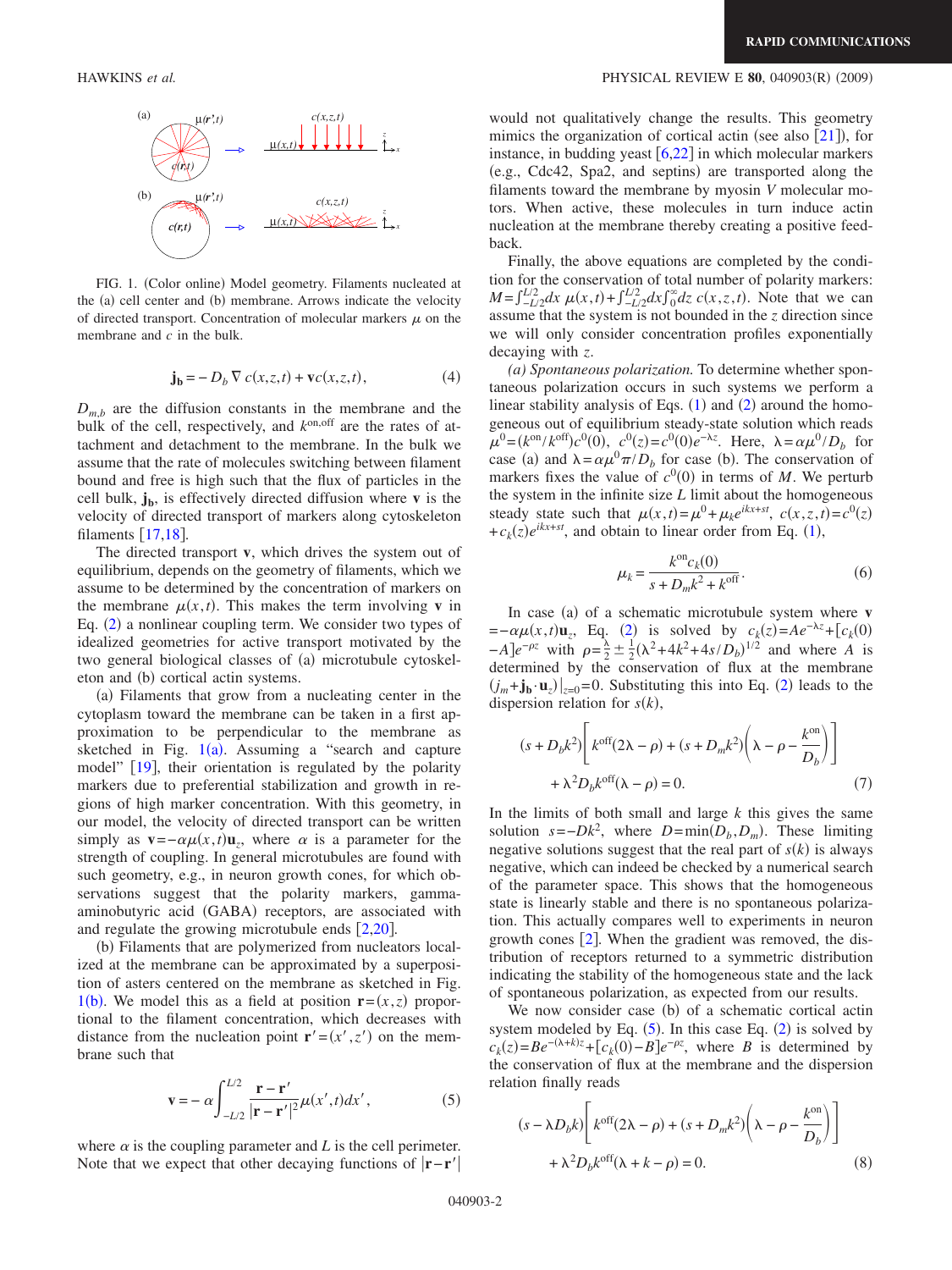<span id="page-2-0"></span>

FIG. 2. (Color online) Solution  $s(k)$  of Eq. ([8](#page-1-2)).  $k$  and  $\lambda$  are plotted in dimensionless units normalized by the inverse of the cell radius,  $R^{-1} = 2\pi/L$ . Parameter values used are  $k^{\text{on}} = 1$   $\mu$ m s<sup>-1</sup>,  $k^{\text{off}}$  $=0.1 \text{ s}^{-1}$ ,  $D_b=0.1 \mu \text{m}^2 \text{ s}^{-1}$ ,  $D_m=0.01 \mu \text{m}^2 \text{ s}^{-1}$ , and  $R=10 \mu \text{m}$ . The dotted line shows the small *k* asymptote  $s = (D_b k^{\text{off}} / k^{\text{on}})k$ .

When the coupling to the cytoskeleton is switched on  $(\lambda)$  $(0, 0)$ , we find that to linear order in *k*, Eq. ([8](#page-1-2)) gives the positive solution  $s = (D_b k^{\text{off}} / k^{\text{on}})|k|$ , which indicates that the homogeneous solution is unstable and spontaneous polarization occurs. The full solution  $s(k)$  is plotted in Fig. [2,](#page-2-0) revealing a maximum at finite  $k = k_{\text{max}}$  which corresponds to an instability of finite characteristic length  $2\pi/k_{\text{max}}$ . Figure [3](#page-2-1)(a) shows that the most unstable mode  $k_{\text{max}}$  increases with  $\lambda$ , and therefore with the strength of the coupling  $\alpha$  and the number of markers *M*. In the case of a cell of perimeter *L*, we conclude that for a weak coupling  $2\pi/k_{\text{max}} > L$  and no patches will be seen. Increasing the coupling  $\alpha$  (or *M*),  $\lambda$  reaches a series of thresholds defined by  $2\pi/k_{\text{max}}=L/n_p$  and above which  $n_p$  patches on the cell will grow. This generic behavior predicted in the case of cortical actin mediated transport agrees qualitatively with available experimental observations of spontaneous polarization in yeast. Indeed, it is found in [[9](#page-3-6)] that spontaneous polarization occurs only above a threshold value of uniform concentration of pheromone  $(1 \text{ nM } \alpha)$ factor, which is assumed to drive the coupling  $\alpha$  of our model), while it is shown in  $[6]$  $[6]$  $[6]$  that the number of patches indeed grows with the quantity of markers (Cdc42). Note that our model also predicts that increasing the size of the cell would increase the number of patches, which could be tested experimentally. Finally, the variation in the time scale for the polarization of a cell,  $\tau = 1/s$ , with the parameter  $\lambda$  is shown in Fig.  $3(b)$  $3(b)$  and corresponds qualitatively well to the data from  $[9]$  $[9]$  $[9]$  showing decreasing time for spontaneous yeast polarization with increasing concentrations of pheromone.

*(b) Driven polarization.* We now show that our model also accounts quantitatively for driven polarization, for instance, in the presence of an activator gradient. We assume that such a gradient results in an asymmetric activation of the markers on the membrane and therefore in a spatial inhomogeneity in the coupling parameter  $\alpha$ . We consider a perturbation  $\alpha$  $=\alpha_0+\alpha_k e^{ikx}$  (where  $k=2\pi/L$  mimics a cell in a constant gradient) and therefore look for solutions at linear order  $\mu(x)$  $= \mu^{0} + \mu_{k}e^{ikx}, \ c(x, z) = c^{0}(z) + c_{k}(z)e^{ikx}.$ 

In case (a) of a microtubule system, Eq.  $(2)$  $(2)$  $(2)$  with this perturbation is solved by  $c_k(z) = A_d e^{-\lambda_d z} + [c_k(0) - A_d] e^{-\rho_d z}$ with  $\rho_d = (\lambda_d / 2) + 1/2(\lambda_d^2 + 4k^2)^{1/2}$ , where  $\lambda_d = \alpha_0 \mu^0 / D_b$  and  $A_d$  is fixed by conservation of flux at the membrane. This solution gives the polarized out of equilibrium steady state of

<span id="page-2-1"></span>

FIG. 3. (Color online) (a) The most unstable mode  $k_{\text{max}}$  as a function of  $\lambda = \alpha \mu^0 \pi / D_b$  (both normalized by  $R^{-1}$  as in Fig. [2](#page-2-0)). Cartoons of the distribution of markers are shown above the curve. (b)  $\tau = 1/s(k_{\text{max}})$  as a function  $\lambda$ . The calculated solid line is com-pared to data (points) from [[9](#page-3-6)] for the measured polarization time *t* against pheromone concentration  $c_{ph}$ . We used a scaling of  $\lambda$  $=2c_{ph}$  and  $\tau=0.14t$  to obtain the observed fit. Other parameter values used are as in Fig. [2.](#page-2-0)

the cell in response to an external gradient (see Fig. [4](#page-3-17)) and qualitatively reproduces experiments on neuron growth cones  $\lbrack 2 \rbrack$  $\lbrack 2 \rbrack$  $\lbrack 2 \rbrack$ . Note that such a response is linear in the perturbation: it therefore occurs for arbitrary small activator gradients and no threshold is involved. Furthermore, the response is linearly stable, which implies that fluctuations in the external activator concentration will be damped out in the response, and the cell will polarize on average only along the activator gradient.

With the same method we can find the stationary state also in case (b) of a cortical actin system. This analysis however only applies in the regime of small coupling  $\alpha_0$  were the steady-state solution is stable as discussed earlier. In the unstable regime in an activator gradient the cell is likely to polarize spontaneously in the "wrong" direction due to concentration fluctuations, with a probability that increases for a short polarization time  $\tau$  (see Fig. [3](#page-2-1)). There is therefore a trade-off for the biological system between the abilities to polarize fast and to robustly polarize in the direction of a weak gradient. Sensitivity is compromised in cases such as mating yeast where it is important to polarize fast to gain a mating partner. We expect this to be the case for many shortrange cell-cell interactions where local gradients are strong, masking the effects of fluctuations thereby decreasing the chance of spontaneous polarization in the wrong direction. On the other hand in cases such as neuron growth cones, the speed of polarization is sacrificed in favor of an accurate response to weak gradients.